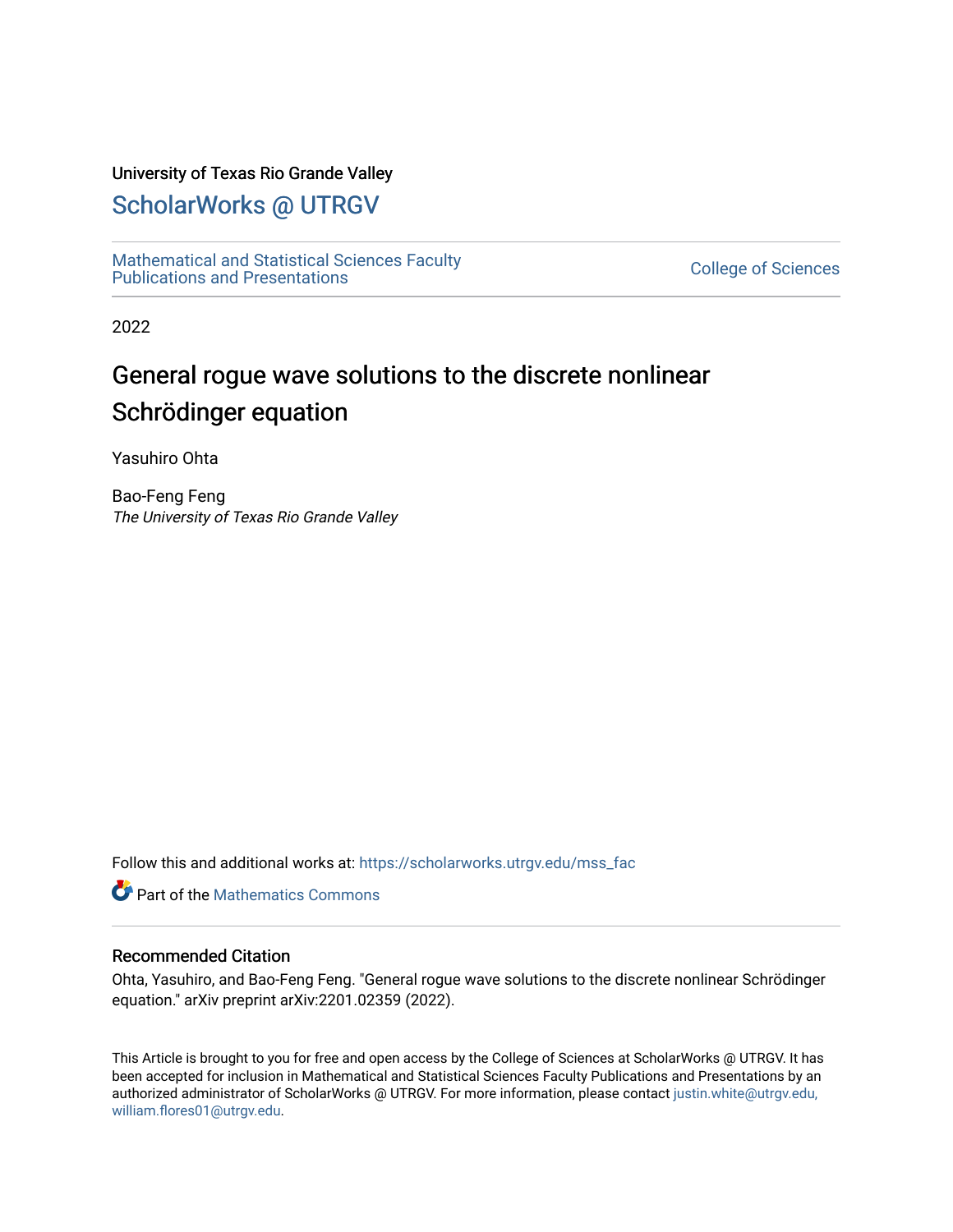# General rogue wave solutions to the discrete nonlinear Schrödinger equation

Yasuhiro Ohta

Department of Mathematics, Kobe University Rokko, Kobe 657-8501, Japan

Bao-Feng Feng School of Mathematical and Statistical Sciences The University of Texas Rio Grande Valley

January 10, 2022

#### Abstract

In the present paper, we attempt to construct both the general rogue wave solutions to the fully discrete nonlinear Schrödinger (fd-NLS) equation via the KP-Toda reduction method. First, we deduce the general breather solution of the fd-NLS equation starting from a pair of bilinear equations. We then derive the general rogue wave solution by taking a limit to the breather solution.

## 1 Introduction

Rogue waves (RWs) or freak waves are spontaneously excited local nonlinear waves with large amplitudes which appear from nowhere and disappear with no trace [\[1\]](#page-13-0). The simplest form of such waves were firstly discovered Peregrine in the nonlinear Schrödinger (NLS) equation  $[2]$ , and their higher order forms were found 20 years later in [\[3,](#page-14-0) [4,](#page-14-1) [5,](#page-14-2) [6,](#page-14-3) [7,](#page-14-4) [8,](#page-14-5) [9\]](#page-14-6). Such extreme wave have been observed in various different contexts such as oceanography [\[10\]](#page-14-7), hydrodynamic [\[11,](#page-14-8) [12\]](#page-14-9), Bose-Einstein condensate [\[13\]](#page-14-10), plasma [\[14\]](#page-14-11) and nonlinear optic [\[11,](#page-14-8) [15,](#page-14-12) [16\]](#page-14-13).

Motivated by these physical applications, rogue wave solutions have been found in many other nonlinear wave equations such as the derivative Schrödinger (NLS) equation  $[17, 18, 19, 20, 21]$  $[17, 18, 19, 20, 21]$  $[17, 18, 19, 20, 21]$  $[17, 18, 19, 20, 21]$  $[17, 18, 19, 20, 21]$ , the Manakov system [\[22,](#page-15-3) [23,](#page-15-4) [24\]](#page-15-5), Davey-Stewartson I and II equation [\[25,](#page-15-6) [26\]](#page-15-7), the three-wave equation [\[27\]](#page-15-8), the Boussinesq equation [\[28\]](#page-15-9), the Yajima-Oikawa equation [\[29,](#page-15-10) [30\]](#page-15-11),.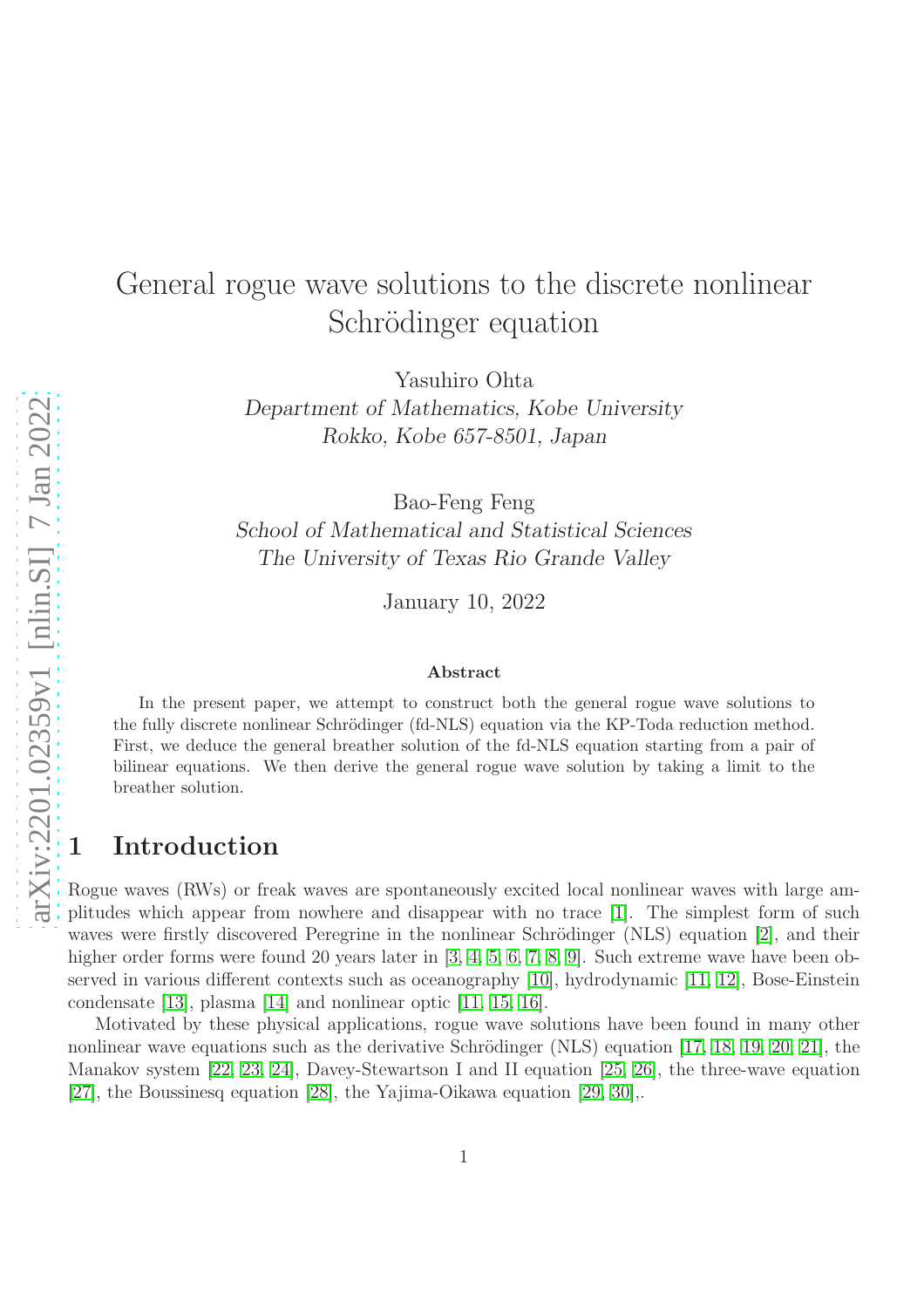On the other hand, the study of rogue waves in discrete integrable systems is much less. As far as we are aware, only the rogue waves in semi-discrete NLS equation, or the so-called Ablowitz-Ladik equation have been reported in the literature [\[31,](#page-15-12) [32\]](#page-15-13). In the present paper, we attempt to construct the rogue wave solutions to the fully discrete nonlinear Schrödinger (fd-NLS) equation, which was originally discovered by Ablowitz and Ladik [\[33,](#page-16-0) [34\]](#page-16-1) and rediscovered by Hirota and Ohta through Hirota's bilinear approach [\[35\]](#page-16-2). It was also discussed in [\[36,](#page-16-3) [37\]](#page-16-4). In a recent paper by Hirose et al., the integrable discretization of the local induction equation which is gauge equivalent to the NLS equation was presented in [\[38\]](#page-16-5).

The remainder of the present paper is organized as follows. In section 2, we will construct general breather solution to the fd-NLS equation. We derive general rogue wave solutions to the fd-NLS equation by taking the limit to the general breather solution in section 3. The paper is concluded in section 4.

# 2 Breather solution for fully discrete NLS equation

Based on the bilinear formulation, we are able to derive the breather solution of the fully discrete NLS equation, which is given by the following theorem.

Theorem 1. The fully discrete NLS equation,

<span id="page-2-0"></span>
$$
\begin{cases}\n\mathbf{i}(q_k^{t+1} - q_k^t) = (q_{k+1}^t + q_{k-1}^{t+1})(1 + \epsilon | q_k^t|^2) \Gamma_k^t, \\
\Gamma_{k+1}^t = \frac{1 + \epsilon | q_k^t|^2}{1 + \epsilon | q_k^{t+1} |^2} \Gamma_k^t,\n\end{cases} (1)
$$

where  $\epsilon = \pm 1$ , admits the N-breather solution,

<span id="page-2-1"></span>
$$
q_k^t = \frac{g_k^t}{f_k^t} \frac{1-r}{2\sqrt{|r|}} e^{ik\theta} \left(\frac{1-c}{1-\bar{c}} \frac{1+r\bar{c}}{1+r c}\right)^t, \quad \Gamma_k^t = \frac{4rR}{(1+r)^2} \frac{f_{k-1}^{t+1} f_k^t}{f_k^{t+1} f_{k-1}^t},\tag{2}
$$

where  $\bar{\ }$  means complex conjugate, r is a real constant whose sign coincides with  $\epsilon$ ,  $\epsilon = \text{sign } r$ , c is a complex constant, R and  $\theta$  are determined by

$$
\frac{1}{i}\frac{1+c}{1-\bar{c}}\frac{1-r\bar{c}}{1+rc} = Re^{i\theta},\tag{3}
$$

and  $f_k^t$  and  $g_k^t$  are given by

<span id="page-2-2"></span>
$$
f_k^t = \tau_k^t(0), \quad g_k^t = \tau_k^t(1), \tag{4}
$$

with

$$
\tau_k^t(n) = \det_{1 \le i, j \le N} \left( A_{ij}^{(n)}(k, t) \right), \tag{5}
$$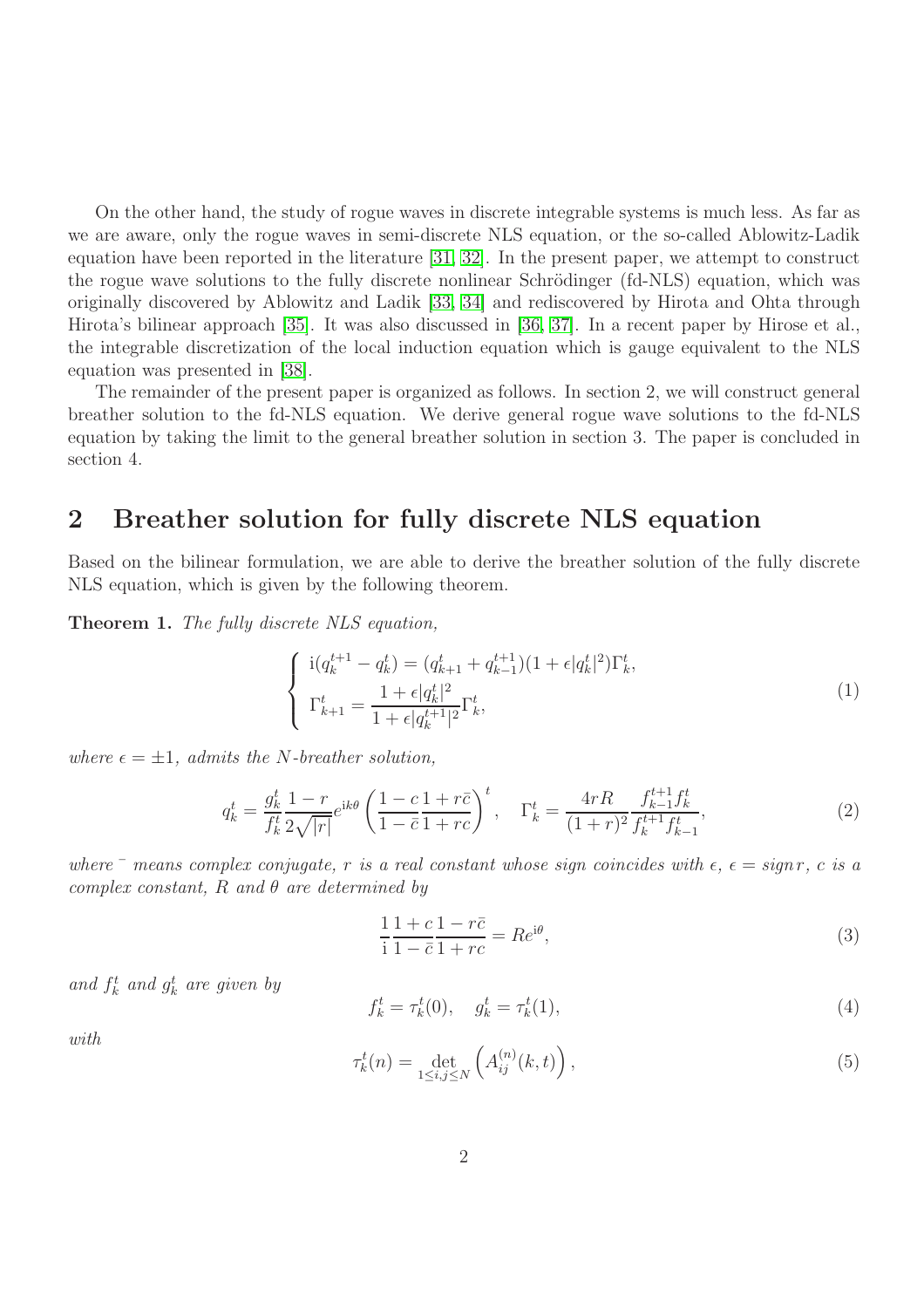$$
A_{ij}^{(n)} = \frac{1}{1 - r p_i \bar{p}_j} \left( a_i \varphi_n(p_i) \overline{a_j \varphi_{-n}(p_j)} + b_i \varphi_n(-p_i) \overline{b_j \varphi_{-n}(-p_j)} \right)
$$

$$
- \frac{1}{1 + r p_i \bar{p}_j} \left( a_i \varphi_n(p_i) \overline{b_j \varphi_{-n}(-p_j)} + b_i \varphi_n(-p_i) \overline{a_j \varphi_{-n}(p_j)} \right), \tag{6}
$$

<span id="page-3-1"></span>
$$
\varphi_n(p) = \left(\frac{1-rp}{1+p}\right)^n \left(\frac{1+p}{1+rp}\right)^k \left(\frac{1+p}{1+rp}\frac{1+p/\bar{c}}{1+rp}\right)^t,\tag{7}
$$

where  $p_i$ ,  $a_i$ ,  $b_i$  are complex constants.

*Proof.* By using the Gramian technique, we can directly prove that the  $\tau$  function of discrete KP/Toda hierarchy,

$$
\tau_n(k, K, l, L) = \det_{1 \le i, j \le N} \left( m_{ij}^{(n)}(k, K, l, L) \right),
$$

satisfies the discrete bilinear equations,

<span id="page-3-0"></span>
$$
\begin{cases}\n(1 - aA)\tau_n(k+1, K+1, l, L)\tau_n(k, K, l, L) \\
-\tau_n(k+1, K, l, L)\tau_n(k, K+1, l, L) \\
+aA\tau_{n+1}(k+1, K, l, L)\tau_{n-1}(k, K+1, l, L) = 0, \\
A(a - b)(1 - aB)\tau_{n+1}(k+1, K, l+1, L+1)\tau_n(k, K+1, l, L) \\
-a(A - B)(1 - Ab)\tau_{n+1}(k+1, K, l, L)\tau_n(k, K+1, l+1, L+1) \\
+A b(1 - aA)\tau_{n+1}(k, K, l+1, L+1)\tau_n(k+1, K+1, l, L) \\
-aB(1 - aA)\tau_{n+1}(k+1, K+1, l, L)\tau_n(k, K, l+1, L+1) = 0,\n\end{cases}
$$
\n(8)

if the matrix element  $m_{ij}^{(n)}$  satisfies

$$
m_{ij}^{(n+1)}(k, K, l, L) - m_{ij}^{(n)}(k, K, l, L) = (-1)^{n+1} \phi_i^{(n)}(k, K, l, L) \psi_j^{(-n-1)}(k, K, l, L),
$$
  
\n
$$
m_{ij}^{(n)}(k+1, K, l, L) - m_{ij}^{(n)}(k, K, l, L) = (-1)^n a \phi_i^{(n)}(k+1, K, l, L) \psi_j^{(-n)}(k, K, l, L),
$$
  
\n
$$
m_{ij}^{(n)}(k, K+1, l, L) - m_{ij}^{(n)}(k, K, l, L) = (-1)^n A \phi_i^{(n-1)}(k, K+1, l, L) \psi_j^{(-n-1)}(k, K, l, L),
$$
  
\n
$$
m_{ij}^{(n)}(k, K, l+1, L) - m_{ij}^{(n)}(k, K, l, L) = (-1)^n b \phi_i^{(n)}(k, K, l+1, L) \psi_j^{(-n)}(k, K, l, L),
$$
  
\n
$$
m_{ij}^{(n)}(k, K, l, L+1) - m_{ij}^{(n)}(k, K, l, L) = (-1)^n B \phi_i^{(n-1)}(k, K, l, L+1) \psi_j^{(-n-1)}(k, K, l, L),
$$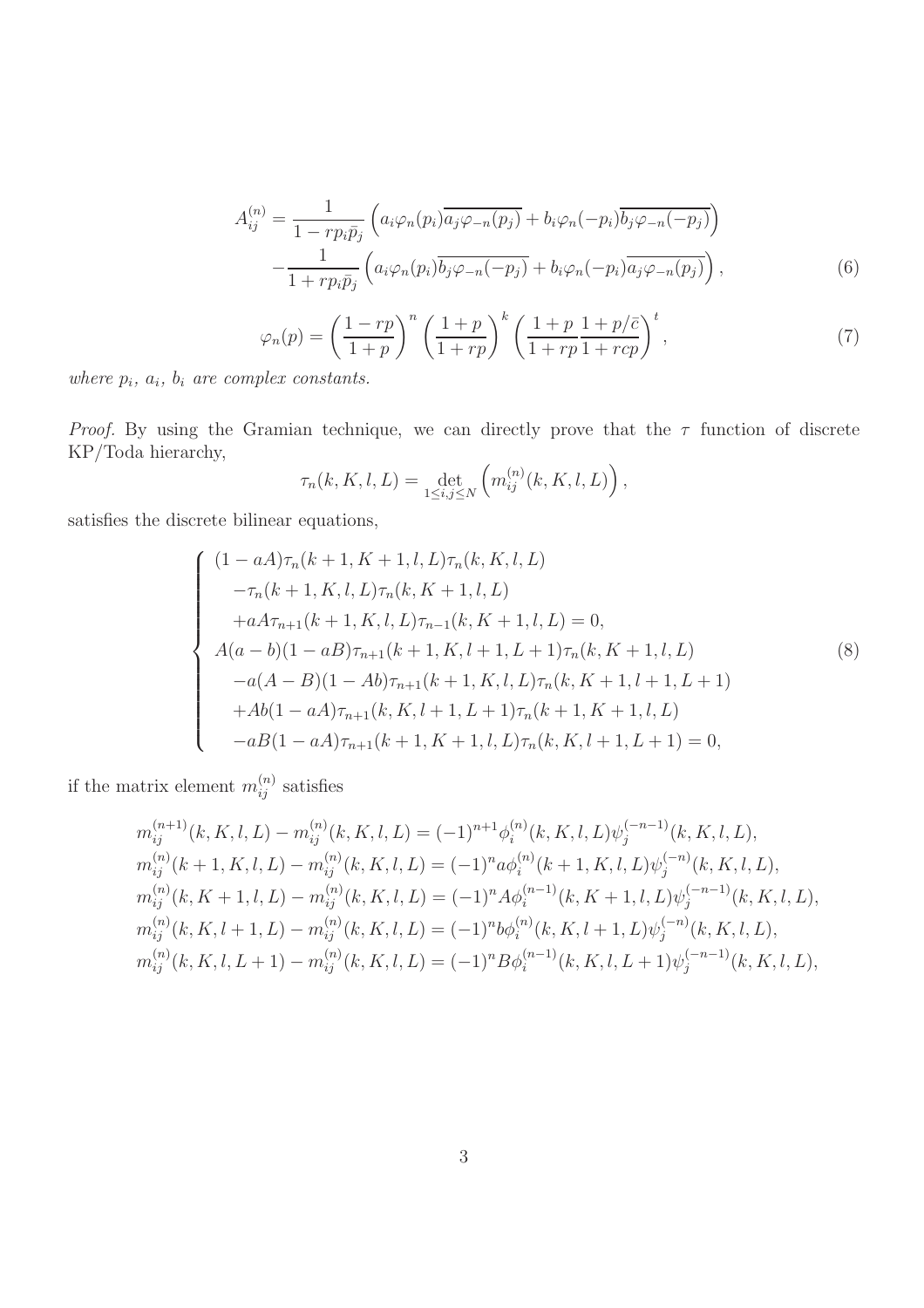where  $\phi_i^{(n)}$  $i^{(n)}$  and  $\psi_j^{(n)}$  $j^{(n)}$  are arbitrary functions satisfying the linear dispersion relations,

$$
\phi_i^{(n)}(k, K, l, L) - \phi_i^{(n)}(k - 1, K, l, L) = a\phi_i^{(n+1)}(k, K, l, L),
$$
  
\n
$$
\phi_i^{(n)}(k, K, l, L) - \phi_i^{(n)}(k, K - 1, l, L) = A\phi_i^{(n-1)}(k, K, l, L),
$$
  
\n
$$
\phi_i^{(n)}(k, K, l, L) - \phi_i^{(n)}(k, K, l - 1, L) = b\phi_i^{(n+1)}(k, K, l, L),
$$
  
\n
$$
\phi_i^{(n)}(k, K, l, L) - \phi_i^{(n)}(k, K, l, L - 1) = B\phi_i^{(n-1)}(k, K, l, L),
$$
  
\n
$$
\psi_j^{(n)}(k + 1, K, l, L) - \psi_j^{(n)}(k, K, l, L) = a\psi_j^{(n+1)}(k, K, l, L),
$$
  
\n
$$
\psi_j^{(n)}(k, K + 1, l, L) - \psi_j^{(n)}(k, K, l, L) = A\psi_j^{(n-1)}(k, K, l, L),
$$
  
\n
$$
\psi_j^{(n)}(k, K, l + 1, L) - \psi_j^{(n)}(k, K, l, L) = b\psi_j^{(n+1)}(k, K, l, L),
$$
  
\n
$$
\psi_j^{(n)}(k, K, l, L + 1) - \psi_j^{(n)}(k, K, l, L) = B\psi_j^{(n-1)}(k, K, l, L),
$$

where  $k, K, l, L$  are discrete independent variables and  $a, A, b, B$  are difference intervals. In order to derive the breather solution, we assume

$$
m_{ij}^{(n)}(k, K, l, L)
$$
  
= 
$$
\sum_{\nu=1}^{2} \sum_{\mu=1}^{2} \frac{a_{i\nu}b_{j\mu}}{p_{i\nu} + q_{j\mu}} \left( -\frac{p_{i\nu}}{q_{j\mu}} \right)^n \left( \frac{1 + aq_{j\mu}}{1 - ap_{i\nu}} \right)^k \left( \frac{1 + A/q_{j\mu}}{1 - A/p_{i\nu}} \right)^K \left( \frac{1 + bq_{j\mu}}{1 - bp_{i\nu}} \right)^l \left( \frac{1 + B/q_{j\mu}}{1 - B/p_{i\nu}} \right)^L,
$$
  

$$
\phi_i^{(n)}(k, K, l, L) = \sum_{\nu=1}^{2} a_{i\nu} p_{i\nu}^n (1 - ap_{i\nu})^{-k} (1 - A/p_{i\nu})^{-K} (1 - bp_{i\nu})^{-l} (1 - B/p_{i\nu})^{-L},
$$
  

$$
\psi_j^{(n)}(k, K, l, L) = \sum_{\mu=1}^{2} b_{j\mu} q_{j\mu}^n (1 + aq_{j\mu})^k (1 + A/q_{j\mu})^K (1 + bq_{j\mu})^l (1 + B/q_{j\mu})^L,
$$

where  $p_{i\nu}$ ,  $q_{j\mu}$ ,  $a_{i\nu}$ ,  $b_{j\mu}$  are arbitrary constants. Obviously, the  $\phi_i^{(n)}$  $i^{(n)}$  and  $\psi_j^{(n)}$  defined satisfy the above linear dispersion relations, therefore the determinant with above defined element  $m_{ij}^{(n)}(k, K, l, L)$ satisfy the bilinear equations [\(8\)](#page-3-0).

Next, we proceed to the reductions. By imposing

$$
p_{i2} = -\frac{A}{a} \frac{1 - ap_{i1}}{p_{i1} - A}, \quad q_{j2} = -\frac{A}{a} \frac{1 + aq_{j1}}{q_{j1} + A},
$$

we can show that  $\tau_n$  satisfies the following reduction condition,

$$
\tau_n(k+1, K-1, l, L) = \tau_n(k, K, l, L) \prod_{i=1}^N \frac{q_{i1}q_{i2}}{p_{i1}p_{i2}},
$$

it follows that the bilinear equations [\(8\)](#page-3-0) are reduced to

<span id="page-4-0"></span>
$$
\begin{cases}\n(1 - aA)\sigma_{k+1}^{t}(n)\sigma_{k-1}^{t}(n) - \sigma_{k}^{t}(n)\sigma_{k}^{t}(n) + aA\sigma_{k}^{t}(n+1)\sigma_{k}^{t}(n-1) = 0, \\
A(a - b)(1 - aB)\sigma_{k}^{t+1}(n+1)\sigma_{k}^{t}(n) - a(A - B)(1 - Ab)\sigma_{k}^{t}(n+1)\sigma_{k}^{t+1}(n) \\
+ Ab(1 - aA)\sigma_{k-1}^{t+1}(n+1)\sigma_{k+1}^{t}(n) - aB(1 - aA)\sigma_{k+1}^{t}(n+1)\sigma_{k-1}^{t+1}(n) = 0,\n\end{cases}
$$
\n(9)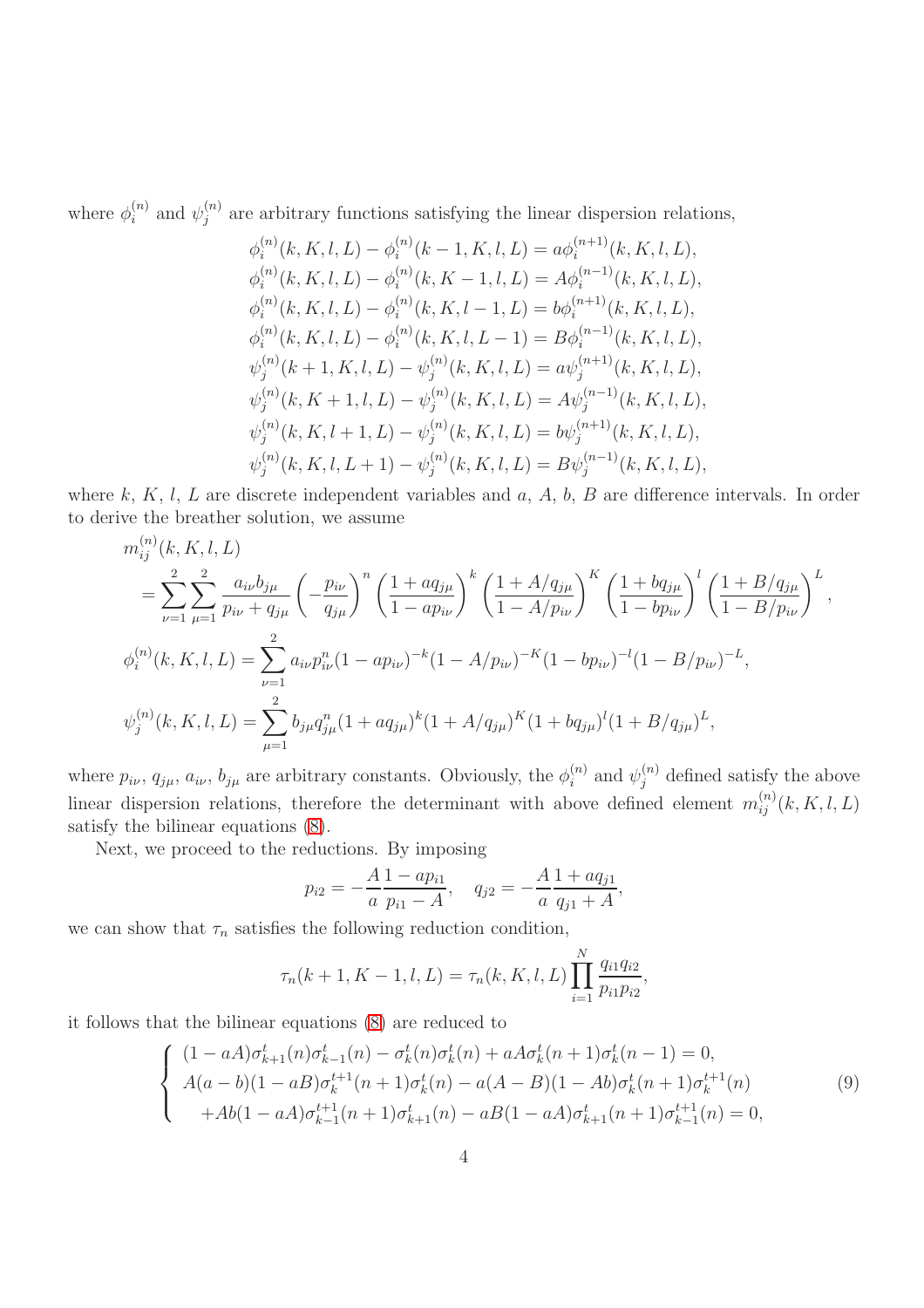by taking  $\sigma_k^t(n) = \tau_n(k, 0, t, t)$ . Furthermore by taking

$$
A = -\epsilon \bar{a}, \quad B = -\epsilon \bar{b}, \quad q_{j1} = \frac{\bar{a}}{a} \frac{\bar{p}_{j1} + \epsilon a}{1 - \bar{a}\bar{p}_{j1}}, \quad b_{j1} = \frac{\bar{a}_{j1}}{a(1 - \bar{a}\bar{p}_{j1})}, \quad b_{j2} = \frac{\bar{a}_{j2}}{a(1 - \bar{a}\bar{p}_{j2})},
$$

where  $\epsilon = +1$  or  $-1$ ,  $\sigma_k^t(n)$  satisfies the complex conjugate condition,

$$
\sigma_k^t(-n)G = \overline{\sigma_k^t(n)G},
$$

with a gauge factor  $G$  which is given below in eq.[\(11\)](#page-6-0). In order to simplify the final expression, let us parametrise by

$$
|a|^2 = \epsilon \frac{r - 2 + 1/r}{4}, \quad b = \frac{2a}{1 - r} \frac{1 - rc}{1 + c}, \quad p_{i1} = \frac{1 - 1/r}{2a} \frac{1 - rp_i}{1 + p_i},
$$

$$
a_{i1} = \epsilon \frac{r - 1/r}{4} a_i, \quad a_{i2} = -a(\bar{a} + \epsilon p_{i2}) b_i,
$$

where r is a real constant, c is a complex constant,  $p_i$  represents the complex wave number of the ith breather,  $a_i$  and  $b_i$  stand for the complex phase constants of the *i*th breather. We comment that  $\epsilon$  is equal to the sign of r because of the positivity of  $|a|^2$ . Then we have

$$
\begin{split} &\tilde{m}_{ij}^{n}(k,K,l,L) \\ &:= m_{ij}^{n}(k,K,l,L) \frac{-4}{(1-r)(1+p_i)(1+\bar{p}_j)} \left( -r \frac{1-\bar{p}_j^2}{1-r^2\bar{p}_j^2} \right)^n r^{K-k}(rc)^{-l} \left( r \bar{c} \frac{1-p_i^2/\bar{c}^2}{1-r^2\bar{p}_j^2} \frac{1-\bar{p}_j^2}{1-r^2\bar{c}^2\bar{p}_j^2} \right)^L \\ &= \frac{a_i\bar{a}_j}{1-rp_i\bar{p}_j} \left( \frac{1-rp_i}{1+p_i} \frac{1+\bar{p}_j}{1-r\bar{p}_j} \right)^n \left( \frac{1+p_i}{1+p_i} \frac{1+\bar{p}_j}{1+r\bar{p}_j} \right)^k \left( \frac{1-rp_i}{1-p_i} \frac{1-r\bar{p}_j}{1-\bar{p}_j} \right)^K \\ &\quad \times \left( \frac{1+p_i}{1+rcp_i} \frac{1+\bar{p}_j/c}{1+r\bar{p}_i} \right)^l \left( \frac{1+p_i(\bar{c}}{1+p_i} \frac{1+\bar{p}_j}{1+r\bar{c}\bar{p}_j} \right)^L \\ &\quad - \frac{a_i\bar{b}_j}{1+rp_i\bar{p}_j} \left( \frac{1-rp_i}{1+p_i} \frac{1-\bar{p}_j}{1-r\bar{p}_j} \right)^k \left( \frac{1-rp_i}{1-p_i} \frac{1+r\bar{p}_j}{1+\bar{p}_j} \right)^K \\ &\quad \times \left( \frac{1+p_i}{1+rcp_i} \frac{1-\bar{p}_j/c}{1-r\bar{p}_j} \right)^l \left( \frac{1+p_i(\bar{c}}{1+p_i} \frac{1-\bar{p}_j}{1-r\bar{c}\bar{p}_j} \right)^L \\ &\quad - \frac{b_i\bar{a}_j}{1+rp_i\bar{p}_j} \left( \frac{1+p_i}{1-p_i} \frac{1+\bar{p}_j}{1-r\bar{p}_j} \right)^k \left( \frac{1-rp_i}{1+p_i} \frac{1+r\bar{p}_j}{1-\bar{p}_j} \right)^K \\ &\quad \times \left( \frac{1+p_i}{1-rp_i} \frac{1+\bar{p}_j}{1-r\bar{p}_j} \
$$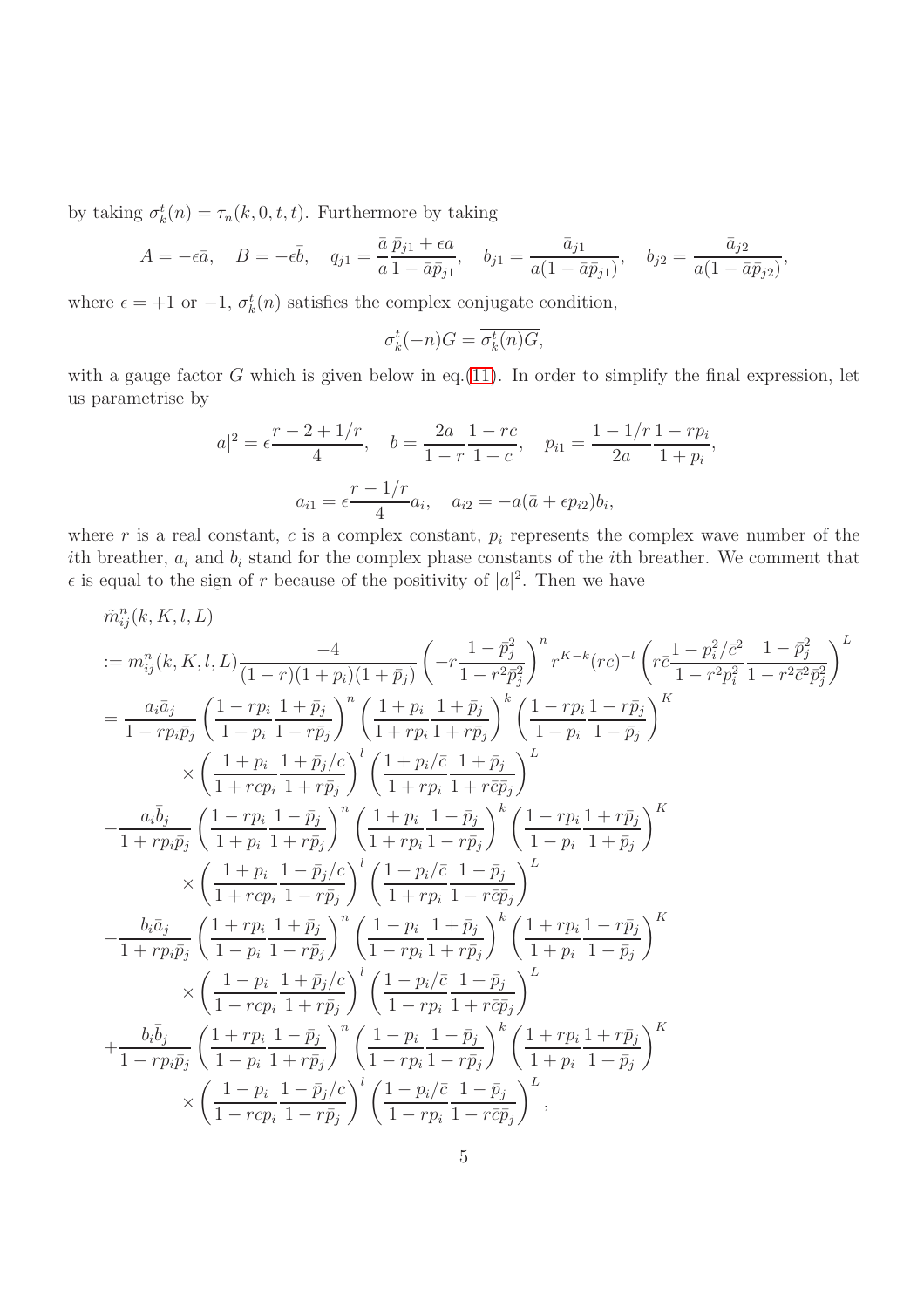and the bilinear equations [\(9\)](#page-4-0) are reduced to

$$
\begin{cases}\n(1+r)^2 \tau_{k+1}^t(n) \tau_{k-1}^t(n) - 4r \tau_k^t(n) \tau_k^t(n) - (1-r)^2 \tau_k^t(n+1) \tau_k^t(n-1) = 0, \\
(1-c)(1+r\bar{c}) \tau_k^{t+1}(n+1) \tau_k^t(n) - (1-\bar{c})(1+r\bar{c}) \tau_k^t(n+1) \tau_k^{t+1}(n) \\
-(1+\bar{c})(1-r\bar{c}) \tau_{k-1}^{t+1}(n+1) \tau_{k+1}^t(n) + (1+c)(1-r\bar{c}) \tau_{k+1}^t(n+1) \tau_{k-1}^{t+1}(n) = 0,\n\end{cases}
$$
\n(10)

where  $\tau_k^t(n)$  is given by

<span id="page-6-0"></span>
$$
\tau_k^t(n) = \det_{1 \le i,j \le N} \left( \tilde{m}_{ij}^n(k, 0, t, t) \right) = \sigma_k^t(n) G,
$$
\n
$$
G = \prod_{i=1}^N \frac{-4}{(1 - r)(1 + p_i)(1 + \bar{p}_i)} \left( -r \frac{1 - \bar{p}_i^2}{1 - r^2 \bar{p}_i^2} \right)^n r^{-k} \left( \frac{\bar{c}}{c} \frac{1 - p_i^2 / \bar{c}^2}{1 - r^2 p_i^2} \frac{1 - \bar{p}_i^2}{1 - r^2 \bar{c}^2 \bar{p}_i^2} \right)^t, \tag{11}
$$

which is nothing but  $\tau_k^t(n)$  in Theorem 1. For  $f_k^t = \tau_k^t(0)$ ,  $g_k^t = \tau_k^t(1)$ ,  $\bar{g}_k^t = \tau_k^t(-1)$ , the bilinear equations are written as

$$
\begin{cases}\n(1+r)^2 f_{k+1}^t f_{k-1}^t - 4r f_k^t f_k^t - (1-r)^2 g_k^t \bar{g}_k^t = 0, \\
(1-c)(1+r\bar{c}) g_k^{t+1} f_k^t - (1-\bar{c})(1+r\bar{c}) g_k^t f_k^{t+1} \\
-(1+\bar{c})(1-r\bar{c}) g_{k-1}^{t+1} f_{k+1}^t + (1+c)(1-r\bar{c}) g_{k+1}^t f_{k-1}^{t+1} = 0,\n\end{cases}
$$

from which the fully discrete NLS eq.[\(1\)](#page-2-0) is straightforwardly derived through the variable transformation [\(2\)](#page-2-1). This completes the proof of Theorem 1.  $\Box$ 

In the case of  $N = 1$ , we have the 1-breather solution,

$$
\tau_k^t(n) = \frac{1}{1 - r|p|^2} \left( |a|^2 \varphi_n(p) \overline{\varphi_{-n}(p)} + |b|^2 \varphi_n(-p) \overline{\varphi_{-n}(-p)} \right)
$$

$$
- \frac{1}{1 + r|p|^2} \left( a \overline{b} \varphi_n(p) \overline{\varphi_{-n}(-p)} + \overline{a} b \varphi_n(-p) \overline{\varphi_{-n}(p)} \right),
$$

with [\(2\)](#page-2-1)-[\(7\)](#page-3-1) where p, a, b are complex constants (the index 1 of  $p_1$ ,  $a_1$ ,  $b_1$  are omitted for notational simplicity). The Akhmediev breather which is the breather solution localized in time  $t$  can be derived by taking the wave number  $p$  pure imaginary. If we require the regularity of the solution only on the lattice points, i.e.,  $f_k^t \neq 0$  for integers k and t, then r can be either positive or negative and the discrete NLS equations [\(1\)](#page-2-0) of both focusing type and defocusing type admit regular breather solutions by locating the singularities (if exist) off the lattice points. On the other hand if we require the solution to be regular in whole real space, i.e.,  $f_k^t$  is non-zero for all real numbers k and t, then  $r$  has to be positive and only the focusing discrete NLS admits the regular breathers for generic parameters. Some exceptional regular solutions for  $r < 0$  can be derived from the above  $\tau_k^t(n)$  but usually they are not called breathers and we don't discuss about such solutions.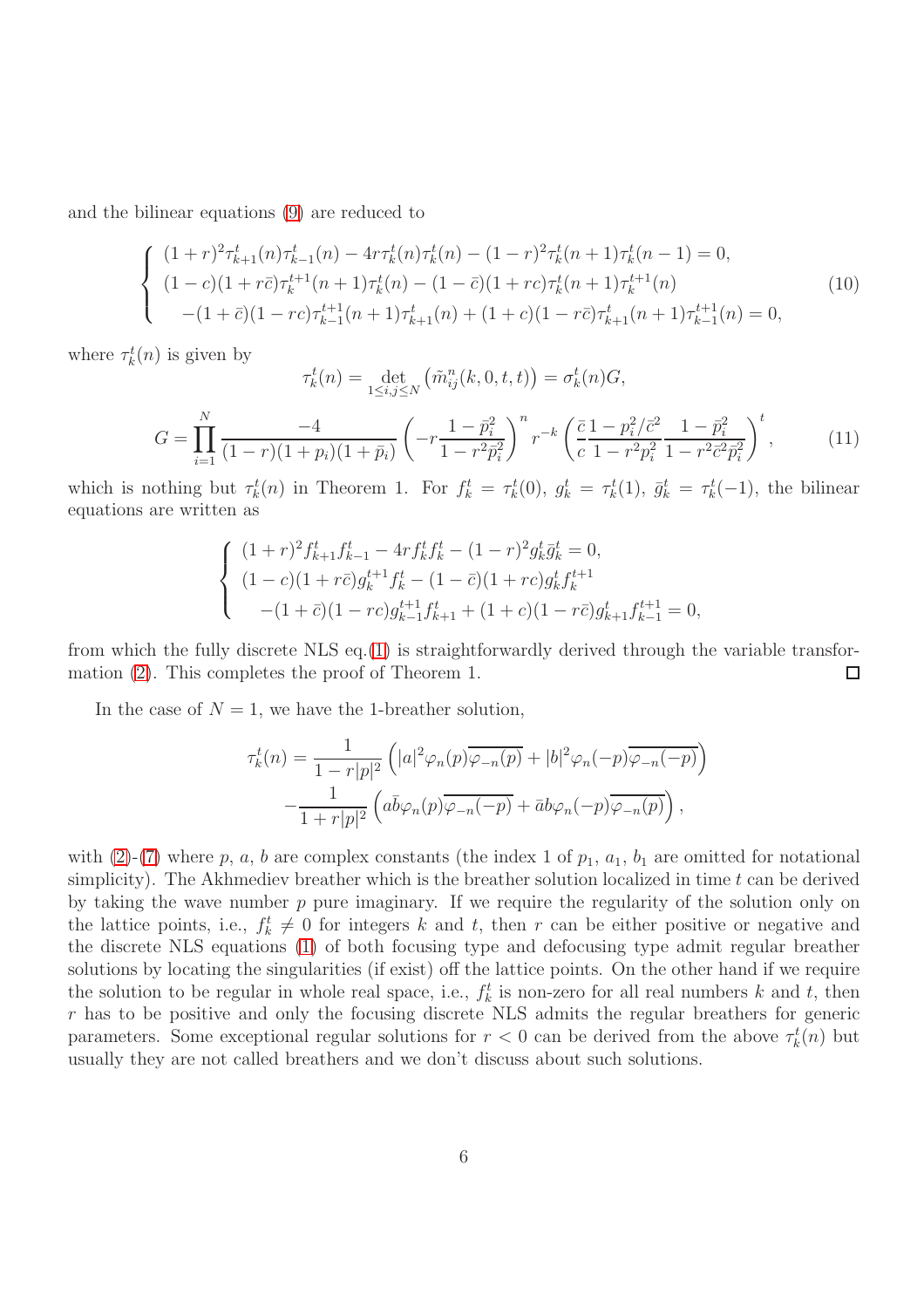

Figure 1: One-breather solution with parameters  $r = 2.0, c = 3 + 2i, p = 0.5i$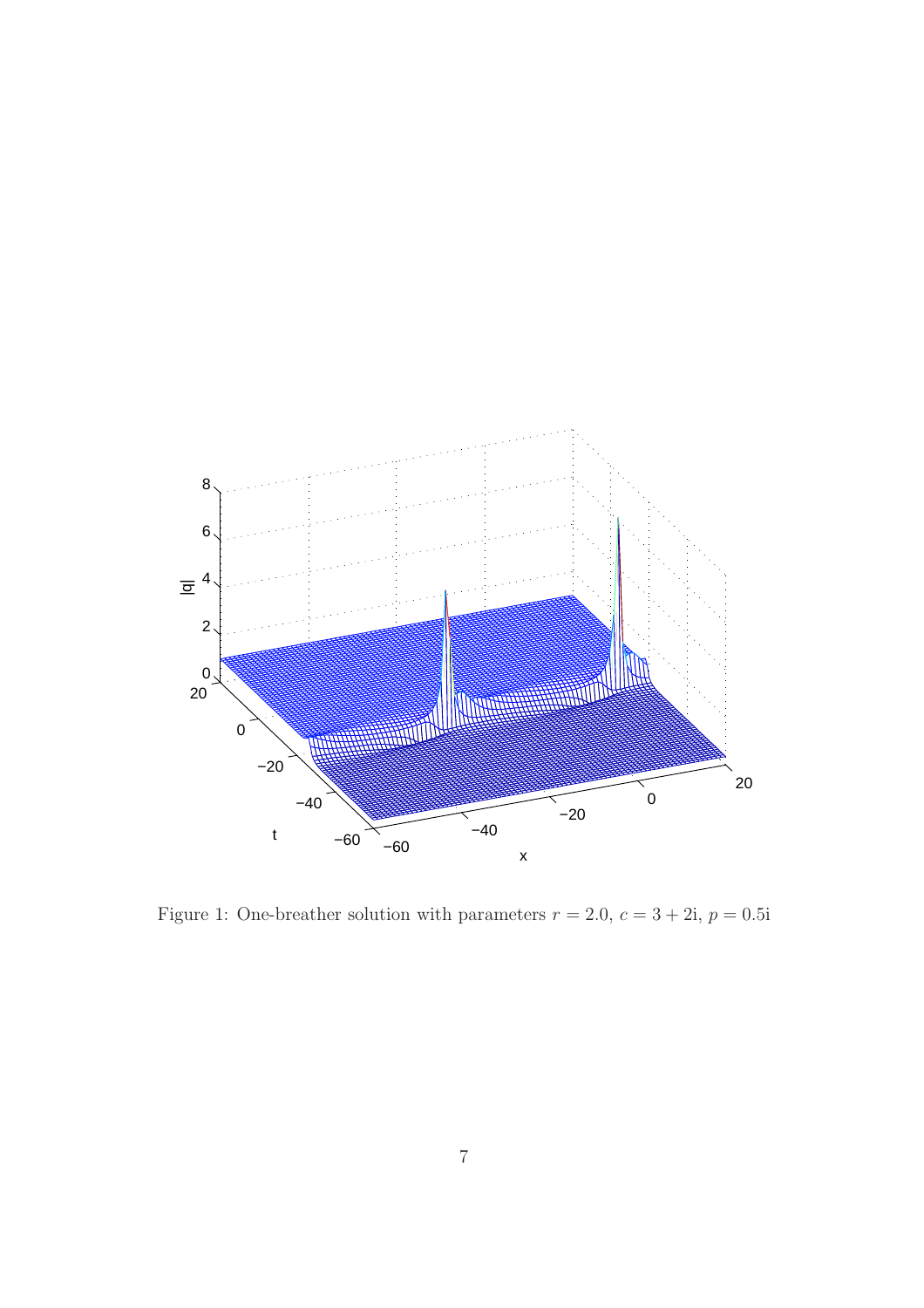### 3 Rogue wave solution for fully discrete NLS equation

The rogue wave solution of rational function type can be derived as a limit of the breather solution. In Theorem 1, we take

$$
a_i = \frac{1}{2} \left( 1 + \sum_{\nu=1}^i c_\nu p_i^{2\nu - 1} \right), \quad b_i = \frac{1}{2} \left( 1 - \sum_{\nu=1}^i c_\nu p_i^{2\nu - 1} \right),
$$

scale the  $\tau$  function by  $\tau_k^t(n)/\prod$ N  $i=1$  $(p_i \bar{p}_i)^{2i-1}$  and finally take the limit  $p_i \to 0$  successively for  $i =$ 

1, 2, ..., N. Then the leading order of  $\tau_k^t(n)$  in  $p_i$ 's gives a polynomial of k and t which turns to be the rogue wave solution. This result is summarized in the following theorem.

**Theorem 2.** The Nth order rogue wave solution for the fully discrete NLS equation [\(1\)](#page-2-0) is given by

$$
\tau_k^t(n) = \det_{1 \le i,j \le N} \left( B_{ij}^{(n)}(k,t) \right), \qquad B_{ij}^{(n)} = \sum_{\nu=1}^{2 \min(i,j)} r^{\nu-1} \Phi_{2i-\nu}^{(n)} \overline{\Phi_{2j-\nu}^{(-n)}},
$$
  

$$
\Phi_i^{(n)} = S_i(x(n)) + \sum_{\mu=1}^{\left[\frac{i+1}{2}\right]} c_{\mu} S_{i+1-2\mu}(x(n)), \qquad x(n) = (x_1(n), x_2(n), \dots, x_h(n), \dots),
$$
  

$$
x_h(n) = \frac{(-1)^h}{h} \left( (1 - (-r)^h)n - (1 - r^h)k - (1 - r^h + (1/\bar{c})^h - (rc)^h)t \right), \quad \text{for } h = 1, 2, \dots,
$$
  
the variable transformations (2)-(4), where  $\lceil \rceil$  means the Gauss symbol and  $S_{\mu}(x)$  is the so-called

with the variable transformations [\(2\)](#page-2-1)-[\(4\)](#page-2-2), where  $[$  means the Gauss symbol and  $S_{\mu}(x)$  is the so-called elementary Schur function defined by  $\sum^{\infty}$  $\mu = 0$  $S_{\mu}(x)\lambda^{\mu} = \exp \sum^{\infty}$  $h=1$  $x_h \lambda^h$ . This solution has N complex parameters  $c_{\mu}$ ,  $\mu = 1, 2, \ldots, N$ .

*Proof.* Firstly  $\varphi_n(p)$  in [\(7\)](#page-3-1) is written as  $\varphi_n(p) = \sum_{n=0}^{\infty}$  $\mu=0$  $S_{\mu}(x(n))p^{\mu}$ . We rewrite  $A_{ij}^{(n)}$  in Theorem 1 as

$$
A_{ij}^{(n)} = \frac{1}{1 - (rp_i\bar{p}_j)^2} \left( a_i\varphi_n(p_i) - b_i\varphi_n(-p_i) \right) \left( \overline{a_j\varphi_{-n}(p_j) - b_j\varphi_{-n}(-p_j)} \right) + \frac{rp_i\bar{p}_j}{1 - (rp_i\bar{p}_j)^2} \left( a_i\varphi_n(p_i) + b_i\varphi_n(-p_i) \right) \left( \overline{a_j\varphi_{-n}(p_j) + b_j\varphi_{-n}(-p_j)} \right).
$$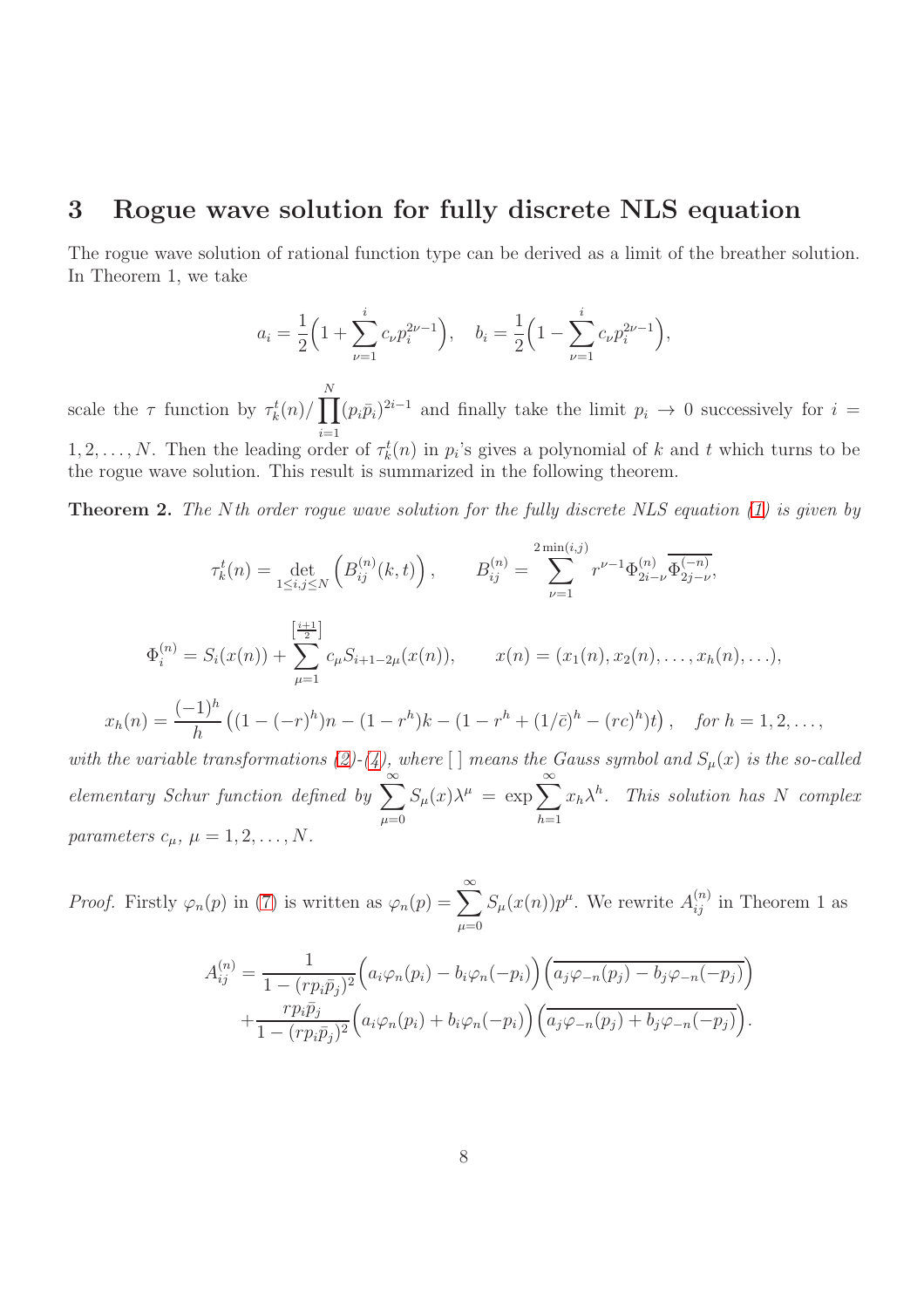Denoting  $a_i - b_i = p_i d_i$  and  $a_i + b_i = s_i$ , the four factors in the above expression are written as

$$
a_{i}\varphi_{n}(p_{i}) - b_{i}\varphi_{n}(-p_{i}) = \sum_{\mu=0}^{\infty} S_{\mu}(x(n))p_{i}^{\mu}(a_{i} - (-1)^{\mu}b_{i})
$$
  
\n
$$
= (p_{i}d_{i}, p_{i}s_{i}, p_{i}^{3}d_{i}, p_{i}^{3}s_{i}, \cdots) {}^{t}(S_{0}(x(n)), S_{1}(x(n)), S_{2}(x(n)), S_{3}(x(n)), \cdots),
$$
  
\n
$$
\overline{a_{j}\varphi_{-n}(p_{j}) - b_{j}\varphi_{-n}(-p_{j})} = \sum_{\mu=0}^{\infty} \overline{S_{\mu}(x(-n))p_{j}^{\mu}(a_{j} - (-1)^{\mu}b_{j})}
$$
  
\n
$$
= (S_{0}(\overline{x(-n)}), S_{1}(\overline{x(-n)}), S_{2}(\overline{x(-n)}), S_{3}(\overline{x(-n)}), \cdots) {}^{t}(\overline{p}_{j}\overline{d}_{j}, \overline{p}_{j}\overline{s}_{j}, \overline{p}_{j}^{3}\overline{d}_{j}, \overline{p}_{j}^{3}\overline{s}_{j}, \cdots),
$$
  
\n
$$
a_{i}\varphi_{n}(p_{i}) + b_{i}\varphi_{n}(-p_{i}) = \sum_{\mu=0}^{\infty} S_{\mu}(x(n))p_{i}^{\mu}(a_{i} + (-1)^{\mu}b_{i})
$$
  
\n
$$
= (s_{i}, p_{i}^{2}d_{i}, p_{i}^{2}s_{i}, p_{i}^{4}d_{i}, \cdots) {}^{t}(S_{0}(x(n)), S_{1}(x(n)), S_{2}(x(n)), S_{3}(x(n)), \cdots),
$$
  
\n
$$
\overline{a_{j}\varphi_{-n}(p_{j}) + b_{j}\varphi_{-n}(-p_{j})} = \sum_{\mu=0}^{\infty} \overline{S_{\mu}(x(-n))p_{j}^{\mu}(a_{j} + (-1)^{\mu}b_{j})}
$$
  
\n
$$
= (S_{0}(\overline{x(-n)}), S_{1}(\overline{x(-n)}), S_{2}(\overline{x(-n)}), S_{3}(\overline{x(-n)}), \cdots) {}^{t}(\overline{s}_{j}, \overline{p}_{j}^{2}\overline{
$$

where  $t_v$  means transpose of v. Thus we obtain

A (n) ij = X∞ λ=0 (rpip¯<sup>j</sup> ) 2λ (pid<sup>i</sup> , pis<sup>i</sup> , p<sup>3</sup> i di , p<sup>3</sup> i si , · · ·) t (S0(x(n)), S1(x(n)), S2(x(n)), S3(x(n)), · · ·) ×(S0(x(−n)), S1(x(−n)), S2(x(−n)), S3(x(−n)), · · ·) t (¯p<sup>j</sup> ¯dj , p¯js¯<sup>j</sup> , p¯ 3 j ¯dj , p¯ 3 j s¯j , · · ·) + X∞ λ=0 (rpip¯<sup>j</sup> ) <sup>2</sup>λ+1(s<sup>i</sup> , p<sup>2</sup> i di , p<sup>2</sup> i si , p<sup>4</sup> i di , · · ·) t (S0(x(n)), S1(x(n)), S2(x(n)), S3(x(n)), · · ·) ×(S0(x(−n)), S1(x(−n)), S2(x(−n)), S3(x(−n)), · · ·) t (¯s<sup>j</sup> , p¯ 2 j ¯dj , p¯ 2 j s¯j , p¯ 4 j ¯dj , · · ·) = pid<sup>i</sup> pis<sup>i</sup> p 3 <sup>i</sup> d<sup>i</sup> p 3 i si · · · <sup>S</sup>0(x(n)) 0 S1(x(n)) S0(x(n)) S2(x(n)) S1(x(n)) S0(x(n)) S3(x(n)) S2(x(n)) S1(x(n)) S0(x(n)) . . . . . . . . . . . . × <sup>1</sup> 0 r r 2 r 3 0 . . . S0(x(−n)) S1(x(−n)) S2(x(−n)) S3(x(−n)) · · · S0(x(−n)) S1(x(−n)) S2(x(−n)) · · · S0(x(−n)) S1(x(−n)) · · · S0(x(−n)) 0 . . . p¯j ¯dj p¯js¯<sup>j</sup> p¯ 3 j ¯dj p¯ 3 j s¯j . . . 

.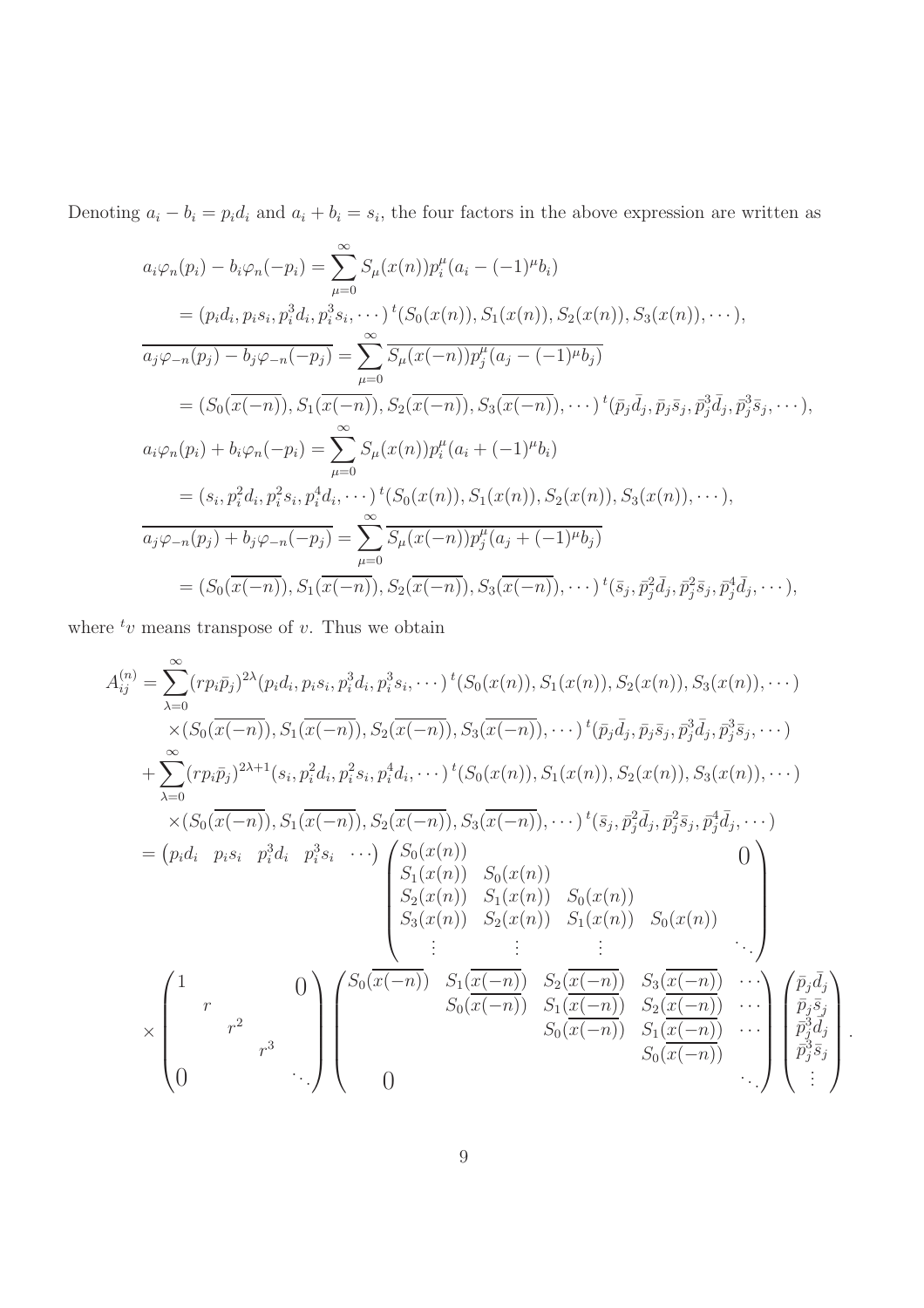Therefore  $\tau_k^t(n)$  in Theorem 1 is given in the form of the following determinant,

$$
\tau_{k}^{t}(n) = \begin{vmatrix}\np_{1}d_{1} & p_{1}s_{1} & p_{1}^{3}d_{1} & p_{1}^{3}s_{1} & \cdots \\
p_{2}d_{2} & p_{2}s_{2} & p_{2}^{3}d_{2} & p_{2}^{3}s_{2} & \cdots \\
\vdots & \vdots & \vdots & \vdots \\
p_{N}d_{N} & p_{N}s_{N} & p_{N}^{3}d_{N} & p_{N}^{3}s_{N} & \cdots\n\end{vmatrix}\n\begin{pmatrix}\nS_{0}(x(n)) & S_{0}(x(n)) & 0 \\
S_{1}(x(n)) & S_{1}(x(n)) & S_{0}(x(n)) \\
S_{2}(x(n)) & S_{1}(x(n)) & S_{0}(x(n)) \\
\vdots & \vdots & \vdots \\
\vdots & \vdots & \vdots\n\end{pmatrix}
$$
\n
$$
\times \begin{pmatrix}\n1 & 0 \\
r & 0 \\
r^{2} & r^{3} \\
\vdots & \vdots & \vdots\n\end{pmatrix}\n\begin{pmatrix}\nS_{0}(x(n)) & S_{0}(x(n)) & S_{0}(x(n)) & 0 \\
S_{2}(x(n)) & S_{2}(x(n)) & S_{1}(x(n)) & S_{0}(x(n)) \\
\vdots & \vdots & \vdots \\
S_{0}(x(-n)) & S_{1}(x(-n)) & S_{2}(x(-n)) & \cdots \\
S_{0}(x(-n)) & S_{1}(x(-n)) & \cdots \\
S_{0}(x(-n)) & S_{1}(x(-n)) & \cdots \\
S_{0}(x(-n)) & \cdots\n\end{pmatrix}
$$
\n
$$
\times \begin{pmatrix}\n\bar{p}_{1}\bar{d}_{1} & \bar{p}_{2}\bar{d}_{2} & \cdots & \bar{p}_{N}\bar{d}_{N} \\
\bar{p}_{1}^{3}\bar{d}_{1} & \bar{p}_{2}^{3}\bar{d}_{2} & \cdots & \bar{p}_{N}^{3}\bar{d}_{N} \\
\bar{p}_{1}^{3}\bar{d}_{1} & \bar{p}_{2}^{3}\bar{d}_{2} & \cdots & \bar{p}_{N}^{3}\bar{d}_{N} \\
\vdots & \vdots & \vdots & \vdots\n\end{pmatrix}
$$
\n(1. (a) (b) (b) (c) (d) (e) (e) (f) (f) (g) (g) (g) (g) (h) (h) (h) (h) (h) (

Now let us take

$$
a_i = \frac{1}{2} \left( 1 + \sum_{\nu=1}^i c_\nu p_i^{2\nu - 1} \right), \quad b_i = \frac{1}{2} \left( 1 - \sum_{\nu=1}^i c_\nu p_i^{2\nu - 1} \right).
$$

Then we have  $d_i = \sum$ i  $\nu = 1$  $c_{\nu}p_i^{2\nu-2}$  and  $s_i = 1$ , and the above  $\tau_k^t(n)$  is  $O(p_1\bar{p}_1p_2\bar{p}_2\cdots p_N\bar{p}_N)$  as  $p_i \to 0$  for  $1 \leq i \leq N$ . In order to take the lowest order in  $p_1$ , we consider the limit,  $\tilde{\tau}_k^t(n) := \lim_{p_1 \to 0} \tau_k^t(n) / (p_1 \bar{p}_1)$ . In this limit, the leading order becomes  $O((p_2\bar{p}_2\cdots p_N\bar{p}_N)^3)$ , thus for picking up the lowest order in  $p_2$ , we take the limit,  $\lim_{p_2 \to 0} \tilde{\tau}_k^t(n) / (p_2 \bar{p}_2)^3$ . So the leading order becomes  $O((p_3 \bar{p}_3 \cdots p_N \bar{p}_N)^5)$ . Repeating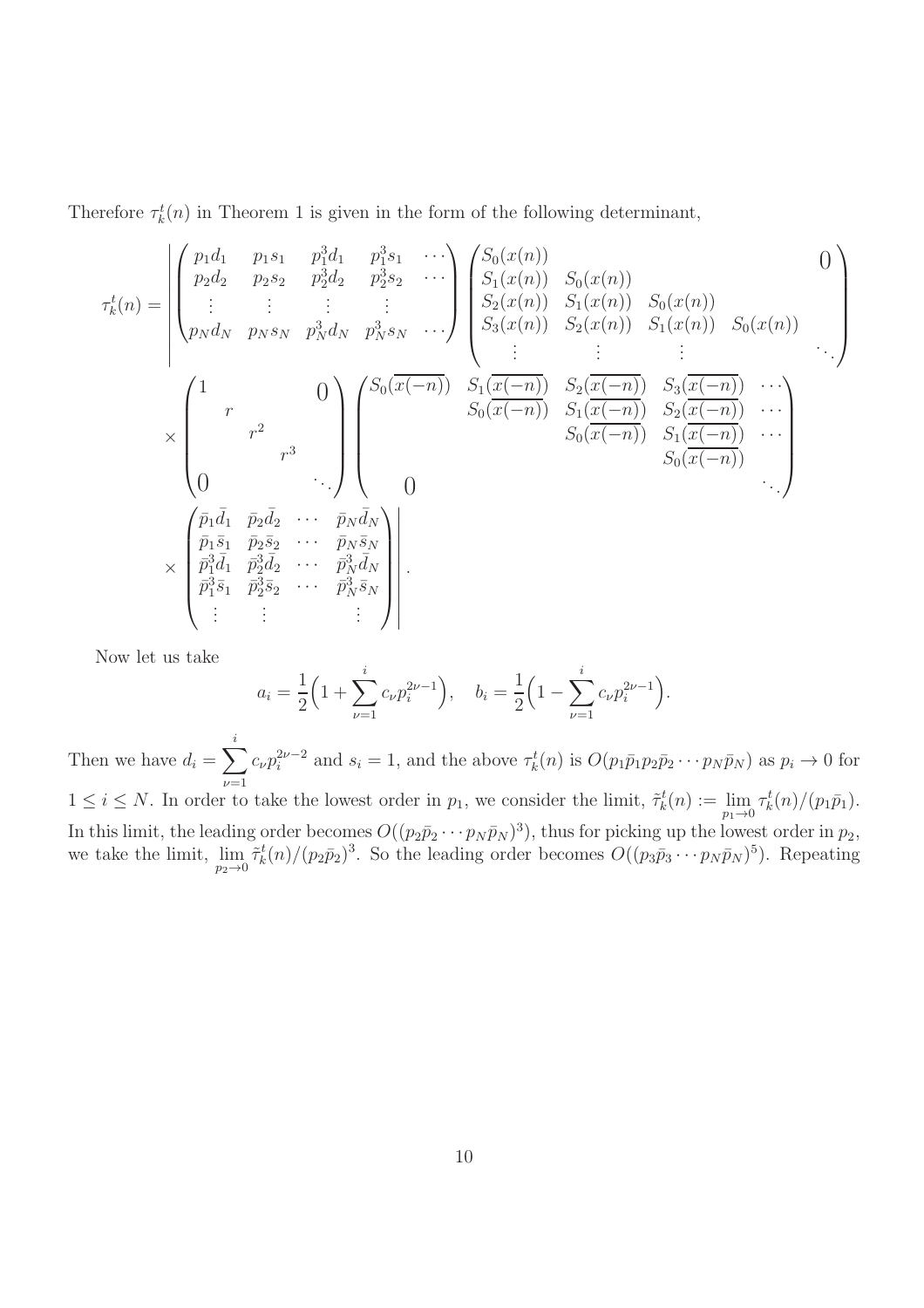this procedure, finally we obtain the  $\tau$  function of rogue wave solution from that of breather,  $\tau_k^t(n)$ ,

τ t k (n) lim · · · lim lim 2N−1 2N−1 3 3 pN→0 p2→0 p1→0 p1p¯1p 2p¯ · · · p <sup>N</sup> p¯ 2 N <sup>c</sup><sup>1</sup> <sup>1</sup> 0 <sup>S</sup>0(x(n)) 0 c<sup>2</sup> 0 c<sup>1</sup> 1 S1(x(n)) S0(x(n)) c<sup>3</sup> 0 c<sup>2</sup> 0 c<sup>1</sup> 1 S2(x(n)) S1(x(n)) S0(x(n)) = . . . . . S3(x(n)) S2(x(n)) S1(x(n)) S0(x(n)) . . . . . . . . . . . . . . . . . . . c<sup>N</sup> 0 cN−<sup>1</sup> 0 · · · · · · · · · c<sup>1</sup> 1 . . . S0(x(−n)) S1(x(−n)) S2(x(−n)) S3(x(−n)) · · · <sup>1</sup> 0 r S0(x(−n)) S1(x(−n)) S2(x(−n)) · · · 2 r S0(x(−n)) S1(x(−n)) · · · × 3 r S0(x(−n)) . 0 . . 0 . . . c¯<sup>1</sup> c¯<sup>2</sup> c¯<sup>3</sup> · · · c¯<sup>N</sup> 1 0 0 · · · 0 c¯<sup>1</sup> c¯<sup>2</sup> · · · c¯N−<sup>1</sup> 1 0 · · · 0 . . c¯1 . × . . 1 . . . . . . . c¯1 1 0 (n) (n) Φ <sup>1</sup> Φ <sup>0</sup> 0 <sup>1</sup> 0 (n) (n) (n) (n) Φ <sup>3</sup> Φ <sup>2</sup> Φ <sup>1</sup> Φ r 0 (n) (n) (n) (n) (n) (n) 2 r = Φ <sup>5</sup> Φ <sup>4</sup> Φ <sup>3</sup> Φ <sup>2</sup> Φ <sup>1</sup> Φ 0 3 . . . . . r . . . . . . . . . . . 0 . . (n) (n) (n) (n) (n) (n) Φ <sup>2</sup>N−<sup>1</sup> Φ <sup>2</sup>N−<sup>2</sup> Φ <sup>2</sup>N−<sup>3</sup> Φ · · · · · · · · · Φ <sup>1</sup> Φ 2N−4 0 (−n) (−n) (−n) (−n) Φ <sup>1</sup> Φ <sup>3</sup> Φ · · · Φ 5 2N−1 (−n) (−n) (−n) (−n) Φ <sup>0</sup> Φ <sup>2</sup> Φ · · · Φ 4 2N−2 (−n) (−n) (−n) Φ <sup>1</sup> Φ · · · Φ 2N−3 3 (−n) (−n) (−n) Φ <sup>0</sup> Φ · · · Φ 2 2N−4 . . (−n) Φ . × 1 . . (−n) . Φ . 0 . . . . . . 11(−n) Φ 1 (−n) Φ 0 0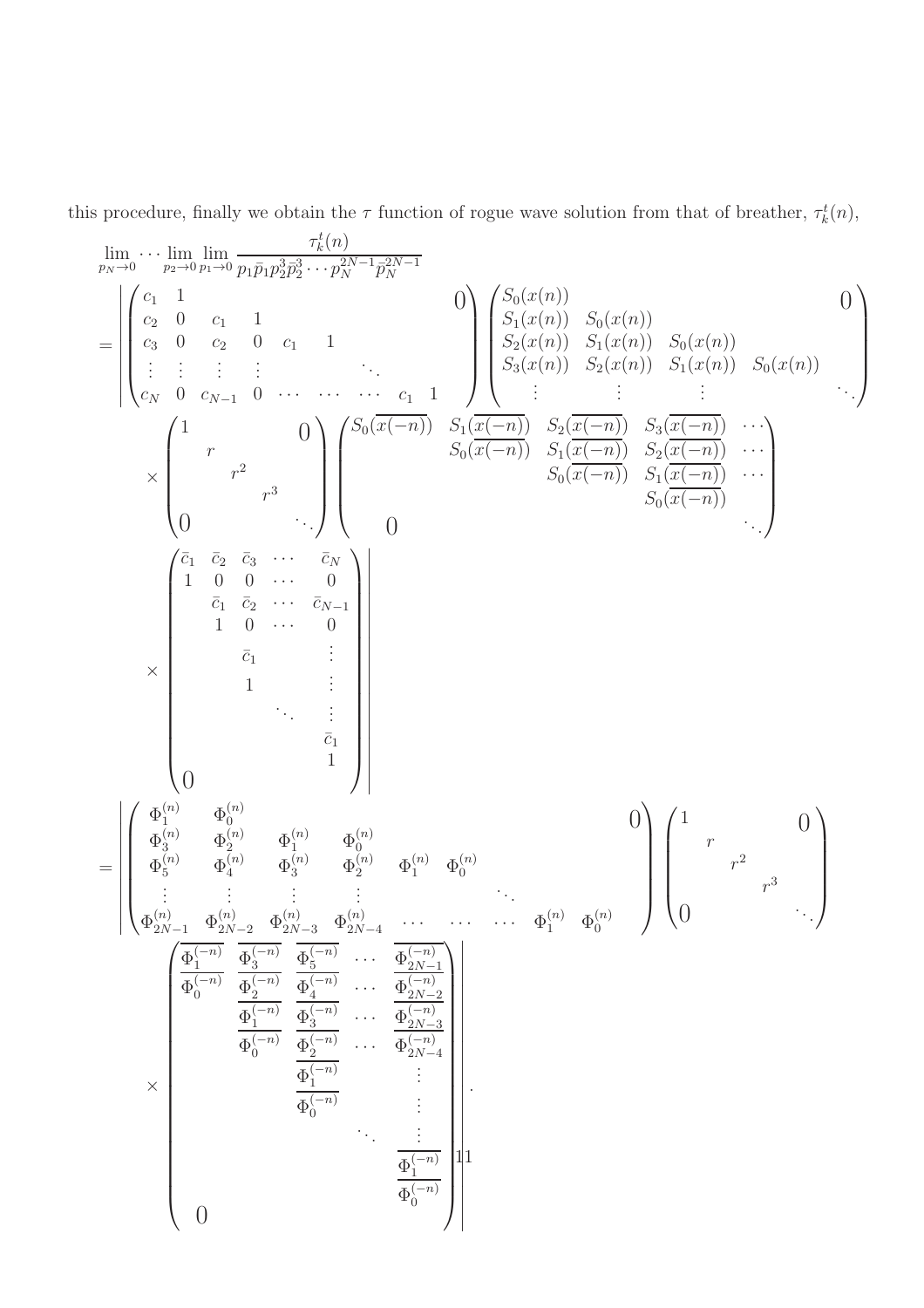By calculating the matrix element, it is easy to see that the above determinant is equal to  $\det_{1 \leq i,j \leq N}$  $\left(B_{ij}^{(n)}(k,t)\right).$ We completed the proof of Theorem 2.

By taking  $N = 1$  we obtain the fully discrete Peregrine rogue wave solution,

<span id="page-12-2"></span>
$$
\tau_k^t(n) = (-(1+r)n + (1-r)k + (1-r+1/\bar{c} - rc)t + c_1)
$$
  
× ((1+r)n + (1-r)k + (1-r+1/c - r\bar{c})t + \bar{c}\_1) + r, (12)

where  $c_1$  is a complex constant. Similarly to the breather solution, there are rogue wave solutions regular on the lattice for both focusing case  $(r > 0)$  and defocusing case  $(r < 0)$ , since if there are zeros of  $f_k^t$  we can avoid explosion of solution by displacing the zeros off the lattice points. However for regularity of the solution on the real two dimensional space of  $(k, t)$ , we have to take r positive. First order and second-order rogue wave solutions are shown in Figs. [2](#page-12-0) and [3,](#page-12-1) respectively.



Figure 2: First order rogue wave solution (a)  $r = 2.0, c = 1 + 2i, c_1 = 2$  (b)  $r = 0.5, c = 1 + 2i$ ,  $c_1 = 2.$ 

<span id="page-12-0"></span>

<span id="page-12-1"></span>Figure 3: Second order rogue wave solution (a)  $r = 2.0, c = 1 + 2i, c_1 = 2.0, c_2 = 2 + 2i$ ; (b)  $r = 0.5$ ,  $c = 2 + i$ ,  $c_1 = 2$ ,  $c_2 = 2 + 2i$ .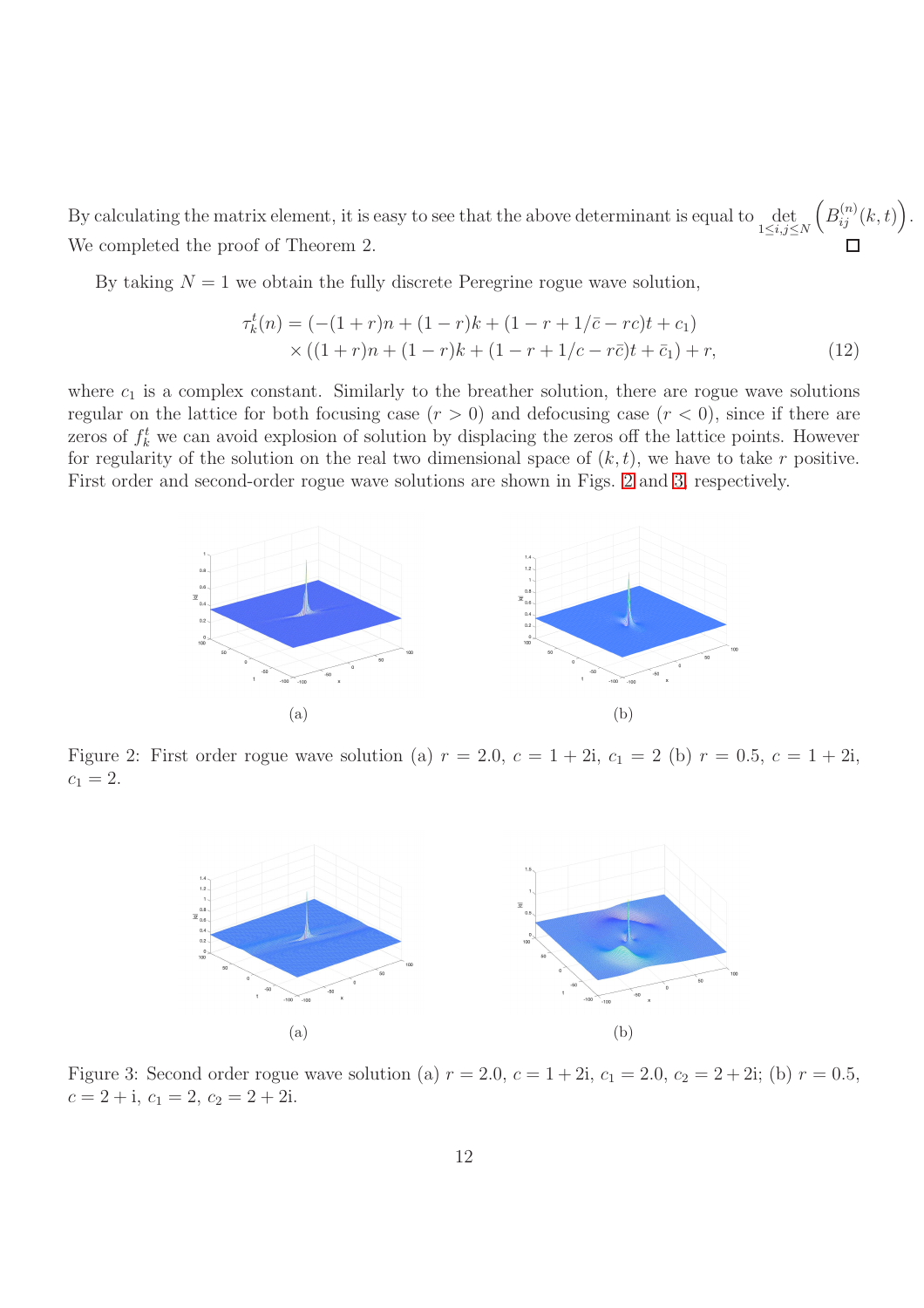There is an exceptional regular solution for  $r < 0$  which is obtained by taking c real and  $(\text{Im }c_1)^2$  $-r$  in [\(12\)](#page-12-2), but this is not a rogue wave solution but a traveling wave solution. An example is shown in Fig. [4.](#page-13-2)



<span id="page-13-2"></span>Figure 4: Traveling wave solution with  $r = -0.5$ ,  $c = 1.0$ ,  $c_1 = 1 + i$ : (a) profile, (b) contour plot.

### 4 Concluding Remarks

Even though the study of rogue waves has attracted much attention in more than one decade, the rogue wave solution in fully discrete integrable systems has not been reported yet. In this paper, by taking the fully discrete NLS equation, we firstly constructed its general breather solution via the KP-Toda reduction method. Then by taking a list to the parameters succeeded in constructing its general rogue wave solution by taking the limit of  $p_i \to 0$  successively for  $i = 1, \dots, N$ .

We expect to construct rogue wave solutions in other discrete systems such as the discrete complex sine-Gordon equation in the future.

### Acknowledment

BF's work is partially supported by National Science Foundation (NSF) under Grant No. DMS-1715991 and U.S. Department of Defense (DoD), Air Force for Scientific Research (AFOSR) under grant No. W911NF2010276.

# <span id="page-13-0"></span>References

- [1] N. Akhmediev, A. Ankiewicz and M. Taki, Waves that appear from nowhere and disappear without a trace. Phys. Lett. A 373, 675–678 (2009).
- <span id="page-13-1"></span>[2] D. H. Peregrine, Water waves, nonlinear Schrödinger equations and their solutions, J. Aust. Math. Soc. B 25 16 (1983).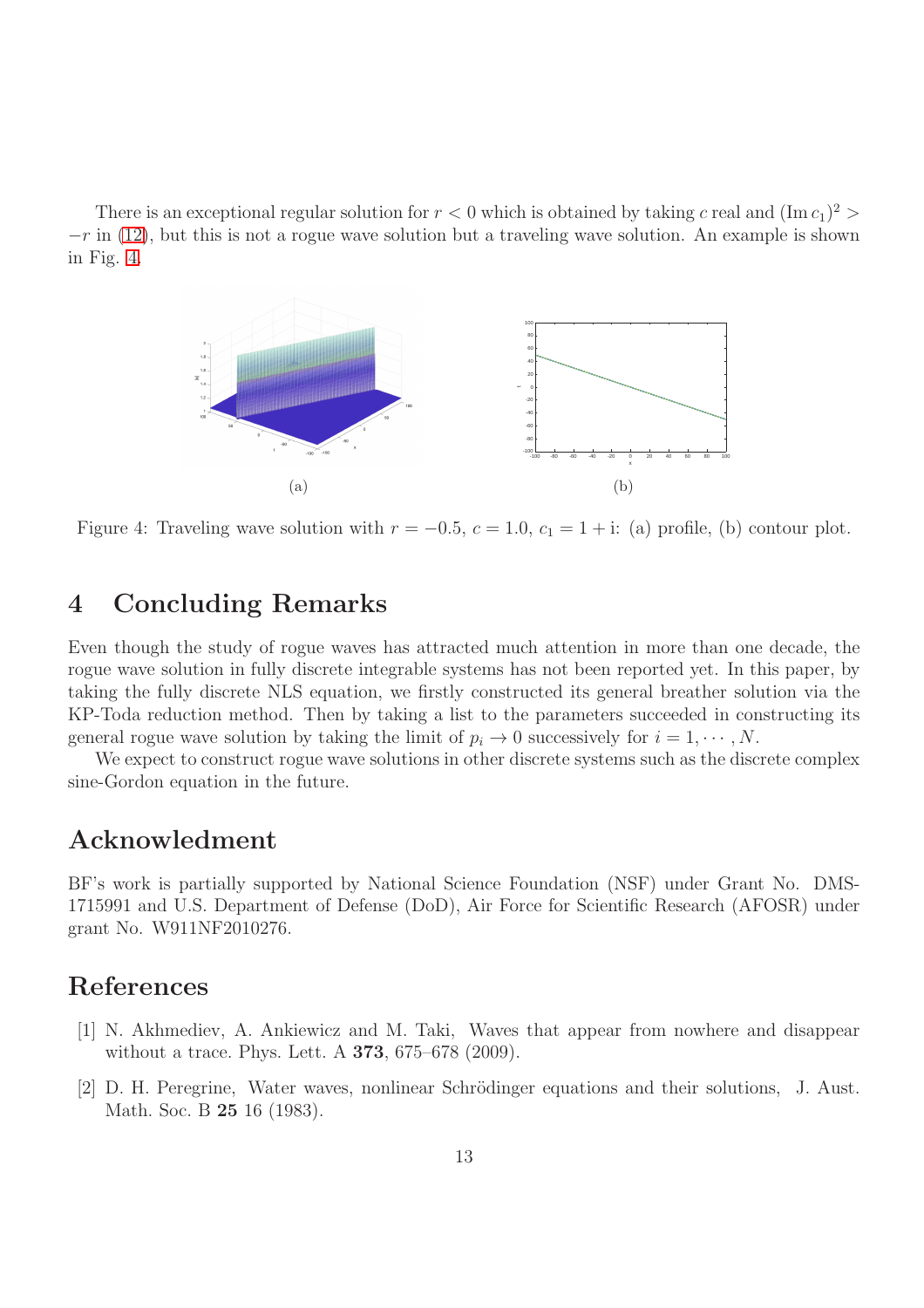- <span id="page-14-1"></span><span id="page-14-0"></span>[3] N. Akhmediev, A. Ankiewicz, J. M. Soto-Crespo. Rogue waves and rational solutions of the nonlinear Schrödinger equation, Phys. Rev. E  $80$ , 026601 (2009).
- <span id="page-14-2"></span>[4] D. J. Kedziora, A. Ankiewicz and N. Akhmediev, Second-order nonlinear Schrödinger equation breather solutions in the degenerate and rogue wave limits, Phys. Rev. E 85, 066601 (2012).
- [5] P. Dubard, P. Gaillard, C. Klein and V. B. Matveev, On multi-rogue wave solutions of the NLS equation and positon solutions of the KdV equation, Eur. Phys. J. Special Topics 185, 247 (2010).
- <span id="page-14-4"></span><span id="page-14-3"></span>[6] P. Dubard and V. B. Matveev, Multi-rogue waves solutions to the focusing NLS equation and the KP-I equation, Nat. Hazards Earth Syst. Sci. 11, 667 (2011).
- <span id="page-14-5"></span>[7] P. Gaillard, Families of quasi-rational solutions of the NLS equation and multi-rogue waves. J. Phys. A: Math. Theor. 44, 435204 (2011).
- <span id="page-14-6"></span>[8] B. L. Guo, L. M. Ling and Q. P. Liu, Phys. Rev. E 85, 026607 (2012).
- <span id="page-14-7"></span>[9] Y. Ohta and J. K. Yang, Proc. R. Soc. London. Sect. A 468, 1716 (2012).
- [10] C. Kharif, E. Pelinovsky, and A. Slunyaev, Rogue Waves in the Ocean (Springer, Heidelberg, 2009).
- <span id="page-14-8"></span>[11] M. Onorato, S. Residori, U. Bortolozzo, A. Montina, and F. T. Arecchi, Rogue waves and their generating mechanisms in different physical contexts, Phys. Rep. 528, 47 (2013).
- <span id="page-14-10"></span><span id="page-14-9"></span>[12] A. Chabchoub, N. P. Hoffmann, and N. Akhmediev, Rogue wave observation in a water wave tank, Phys. Rev. Lett. 106, 204502 (2011).
- [13] Y. V. Bludov, V. V. Konotop, and N. Akhmediev, Matter rogue waves, Phys. Rev. A 80, 033610 (2009).
- <span id="page-14-11"></span>[14] H. Bailung, S. K. Sharma, and Y. Nakamura, Observation of Peregrine solitons in a multicomponent plasma with negative ions, Phys. Rev. Lett. 07, 255005 (2011).
- <span id="page-14-13"></span><span id="page-14-12"></span>[15] D.R. Solli, C. Ropers, P. Koonath, and B. Jalali, Optical rogue waves, Nature 450, 1054 (2007).
- [16] B. Kibler, J. Fatome, C. Finot, G. Millot, F. Dias, G. Genty, N. Akhmediev, and J. M. Dudley, The Peregrine soliton in nonlinear fibre optics, Nat. Phys. 6, 790 (2010).
- <span id="page-14-14"></span>[17] Xu, S.W., He, J.S.,Wang, L.H.: The Darboux transformation of the derivative nonlinear Schrödinger equation. J. Phys. A 44, 305203 (2011)
- <span id="page-14-15"></span>[18] Guo, B.L., Ling, L.M., Liu, Q.P.: High-order solutions and generalized Darboux transformations of derivative nonlinear Schrödinger equations. Stud. Appl. Math. 130, 317–344 (2013)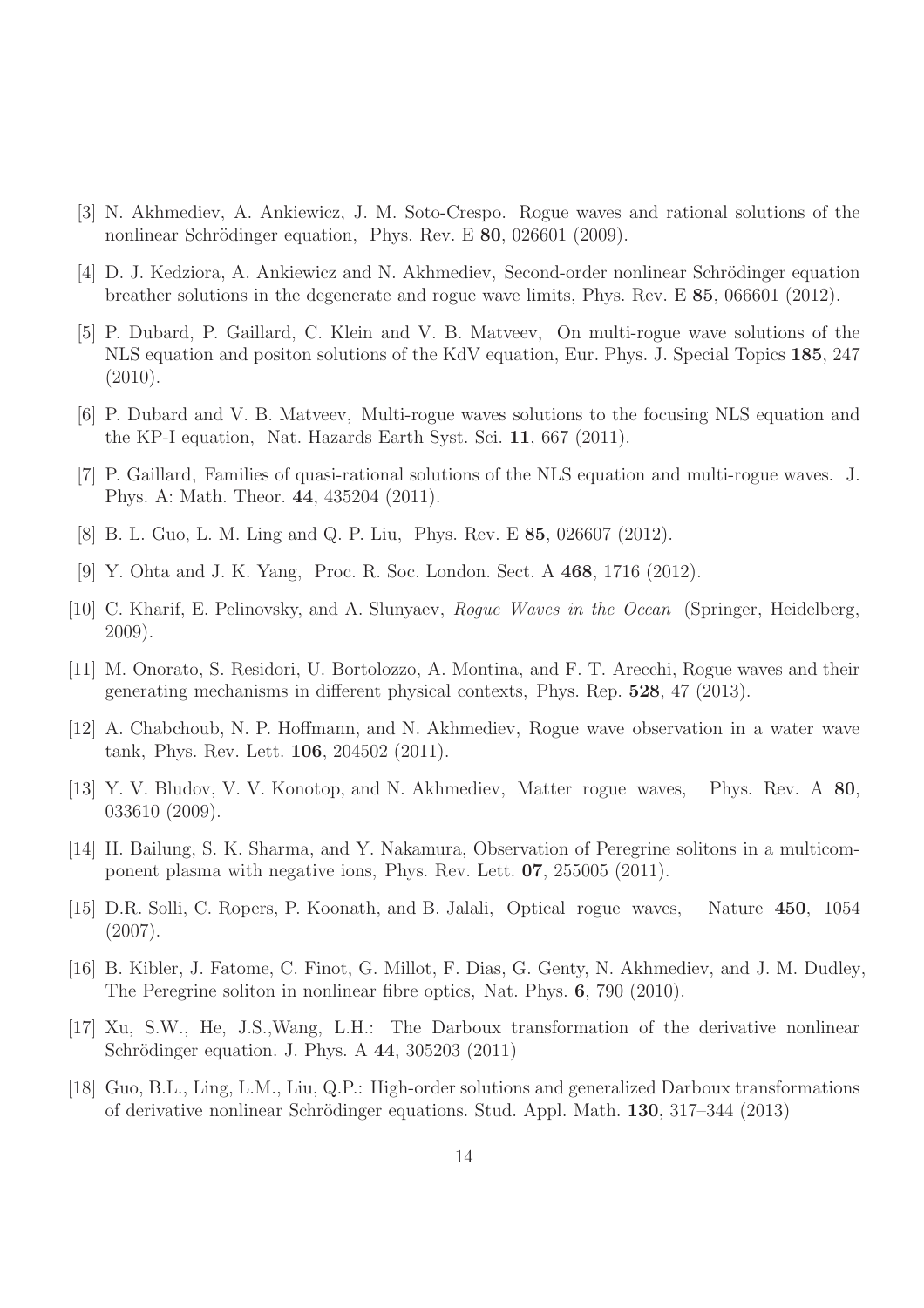- <span id="page-15-1"></span><span id="page-15-0"></span>[19] Chan, H.N., Chow, K.W., Kedziora, D.J., Grimshaw, R.H.J., Ding, E.: Rogue wave modes for a derivative nonlinear Schrödinger model. Phys. Rev. E 89, 032914 (2014)
- <span id="page-15-2"></span>[20] Zhang, Y.S., Guo, L.J., Chabchoub, A., He, J.S.: Higher-order rogue wave dynamics for a derivative nonlinear Schrödinger equation. Rom. J. Phys. 62, 102 (2017)
- <span id="page-15-3"></span>[21] Bo Yang, Junchao Chen, Jianke Yang Rogue Waves in the Generalized Derivative Nonlinear Schrdinger Equations Journal of Nonlinear Science, 30, 3027-3056 (2020)
- [22] Baronio, F., Degasperis, A., Conforti, M.,Wabnitz, S.: Solutions of the vector nonlinear Schrödinger equations: evidence for deterministic rogue waves. Phys. Rev. Lett. 109, 044102 (2012)
- <span id="page-15-4"></span>[23] Baronio, F., Conforti, M., Degasperis, A., Lombardo, S., Onorato,M.,Wabnitz, S.: Vector rogue waves and baseband modulation instability in the defocusing regime. Phys. Rev. Lett. 113, 034101 (2014)
- <span id="page-15-6"></span><span id="page-15-5"></span>[24] B. Yang, J. Yang, Universal rogue wave patterns associated with the Yablonskii?Vorob?ev polynomial hierarchy, 425, 132958 (2021).
- [25] Rogue waves in the Davey-Stewartson I equation Y Ohta, J Yang Physical Review E 86, 036604 (2012)
- <span id="page-15-8"></span><span id="page-15-7"></span>[26] Y Ohta, J Yang, Dynamics of rogue waves in the Davey-Stewartson II equation, Journal of Physics A 46, 105202 (2013)
- <span id="page-15-9"></span>[27] Bo Yang, Jianke Yang General rogue waves in the three-wave resonant interaction systems, IMA Journal of Applied Mathematics, 86, 378-425 (2021).
- <span id="page-15-10"></span>[28] B. Yang, J. Yang, General rogue waves in the Boussinesq equation, J. Phys. Soc. Japan 89, 024003 (2020)
- [29] J. C. Chen, Y. Chen, B. F. Feng and K. Maruno, Rational solutions to two-and one-dimensional multicomponent Yajima-Oikawa systems, Phys. Lett. A 379, 1510 (2015).
- <span id="page-15-11"></span>[30] Junchao Chen, Yong Chen, Bao-Feng Feng,Ken-ichi Maruno, Yasuhiro Ohta, General high-order rogue wave of the  $(1+1)$ -dimensional Yajima-Oikawa system, J. Phys. Soc. Jpn, 87, 094007 (2018)
- <span id="page-15-12"></span>[31] A. Ankiewicz, N. Akhmediev and J. M. Soto-Crespo, Discrete rogue waves of the Ablowitz-Ladik and Hirota equations. Phys. Rev. E 82, 026602 (2010).
- <span id="page-15-13"></span>[32] Y. Ohta and J. K. Yang, General rogue waves in the focusing and defocusing Ablowitz-Ladik equations, J. Phys. A: Math. Theor. 47 255201 (2014).